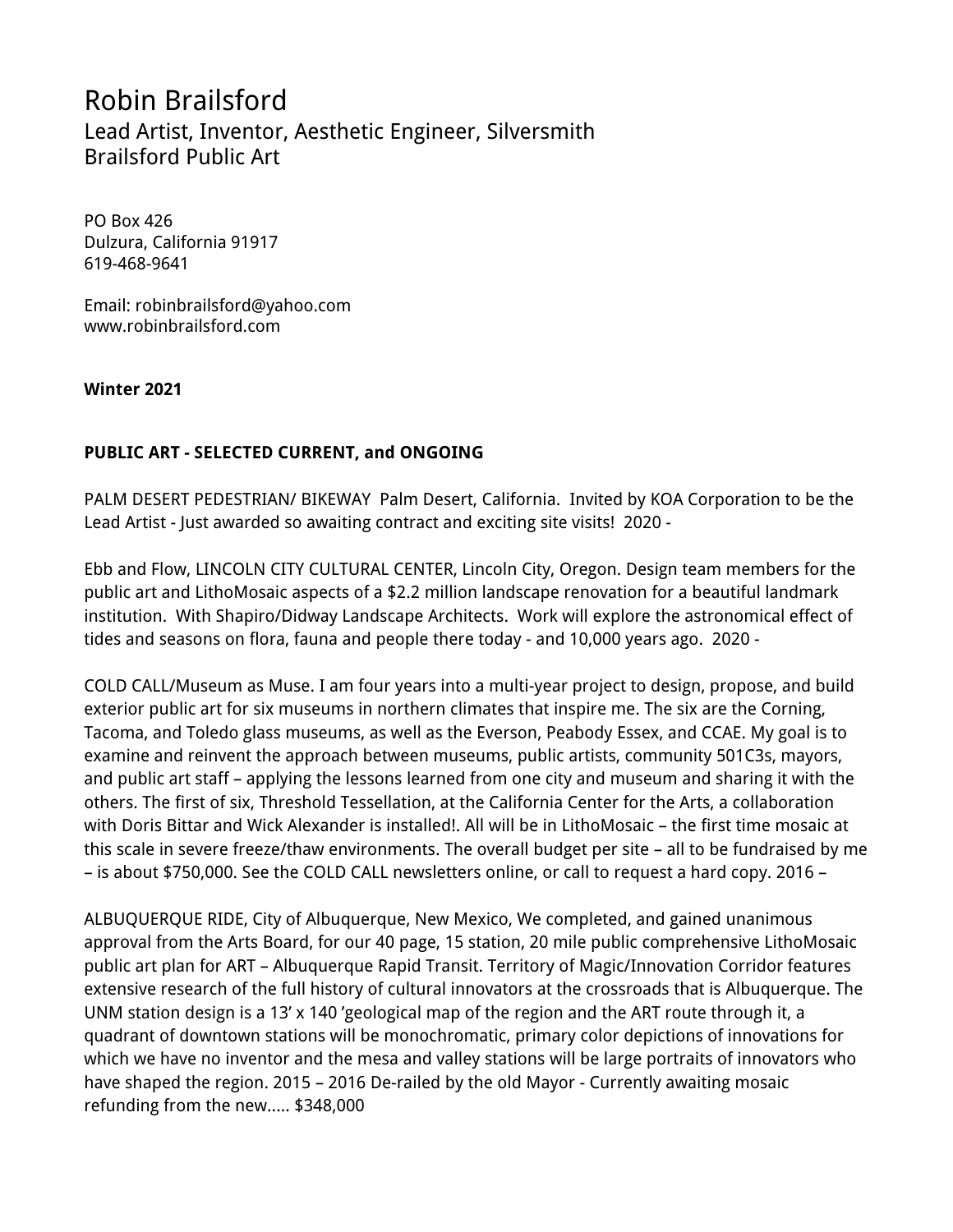# **SELECTED COMPLETED PUBLIC ART COMMISSIONS**

LA JOLLA SHORES IMPROVEMENT SOCIETY and WALTER MUNK OCEAN INSTITUTE, La Jolla, California It is a great honor to be collaborating with world-renowned Oceanographer Walter Munk and Mary Coakley as well as Wick Alexander, Kelsey Hartley, and Mariah Conners, on Grand Canyons of La Jolla: The Map, This 2400' plaza will be the largest single LithoMosaic installation to date. Based on Walter's ground-breaking 1944 paper, The Grand Canyons of La Jolla, this work follows in the footsteps of our undersea work for the Long Beach Transit to bring the deep sea experience to life. It features over 100 life-sized creatures - from a juvenile grey Whale to a 13 Great White and an 11' Mola Mola swimming over a deep-sea bathyscaphe depicted in seventeen, 100-meter steps. Scripps Institute of Oceanography has donated a spectacular building to us for a year as a studio, and the Munks and Scripps bring in the top scientists and artists to advise on and view it. \$1,000,000, 2020 installation. CALIFORNIA STATE PARKS, Old Town, San Diego, CA. Kumeyaay Constellations, a 20' LithoMosaic circle working with Michael Connelly, Kumeyaay artist. \$60,000 2019 2020. Installed August 2020.

LONG BEACH TRANSIT, Long Beach, California. Deep-Sea Tondos; commission to design and build landmark Battery Energized Bus station and charging facility the Long Beach Convention Center. The Long Beach Transit Mall design team of Brailsford Public Art, STV/VBN Architects, and MIG Landscape Architects were reconvened for the winning result. Art explores the Co2 benefits of a kelp forest through steel sculptural modules to be found at each BEB stop, and the bioluminescence of life in California's 5 deep ocean trenches, depicted in LithoMosaic and pierced steel. , 2014 – 2017. \$200,000

METRO GOLDLINE, Los Angeles, CA. For the Irwindale light rail public art commission, my Los Pionereos de la Rivera de San Gabriel writes the ballad of this unique Chicano community through my corrido, " Axis Mundi, A Song for Irwindale," also the surnames and maiden names of all the city's residents from a 1950's census are cut into shadow-casting steel railings. There are also 10,000 square feet of LithoMosaic on the station platforms - a metaphor of family trees (in greens) and alluvial fans (in blues). . \$350,000. Dedication August 2015. 2005 - 2015 And: La Luna Del Sol – an additional LithoMosaic threshold for the parking garage – with the same metaphorica arabesques, this time in gold and silver, ("make new friends but keep the old...") \$12,500. 2004 - 2015

LONG BEACH TRANSIT, Long Beach, California. Design and fabricate the Aqualink, Las Alamitos Plaza at Berth 3, where the bus meets the ferry. At the confluence of the San Gabriel River and the Pacific Ocean. Murmurationn - the blue and white abstraction alludes to schooling fish or flocking birds in a rouleaux triangle. \$25,000, LithoMosaics, and a geometric quartzite wall mosaic. 2015.

THE TRUST FOR PUBLIC LANDS, Los Angeles, California. Dedicated summer, 2015. Carlton Way Pocket Park, Hollywood: Tectonic Shift @ A Getty Garden - With Korn-Randolph Landscape Architects and Kimley-Horn Engineers, this pocket park artwork on Carlton Way, Hollywood, CA is inspired by Neutra and Wright, Reucha and Richter. The work is cast in place arte' brut LithoMosaics on high bench backs; and a sidewalk, angel wing shells honoring community activist, Aileen Getty. \$80,000. 2013-2015.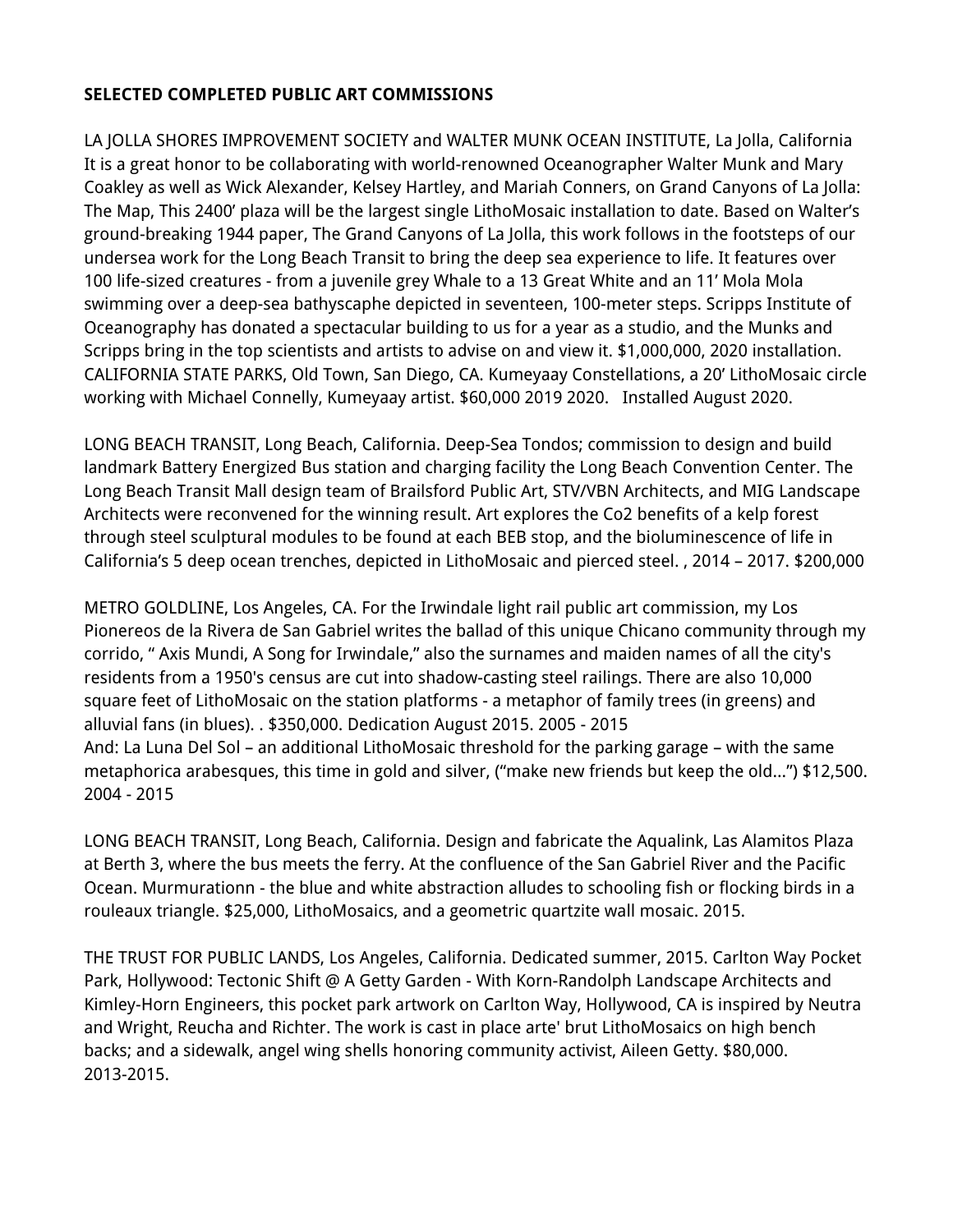FISH AND GAME, Desert National Wildlife Refuge Visitors Center, Las Vegas, Nevada. Pima Directionals - for the largest NFWR I the continental United States, a 300 Lithocrete river, and two 10' LithoMosaic medallions based on Pima images, for the new Corn Creek Visitors Center, which won a LEED Platinum designation.. \$50,000, 2013.

LONG BEACH TRANSIT GALLERY, Long Beach, California. AhHa! Shoreline Stroll, with MIG Landscape Architects, Eli Noar Architecture, and Brailsford Public Art collaborators Wick Alexander and Bhavna Mehta, 3000 square feet of LithoMosaic at eight bus transit stops over four contiguous blocks in downtown LB. At the terminus of the Metro Blueline and within walking distance of the Long Beach Aquarium. Multiple award winner, \$750,000 mosaic budget, 2010-2011.

SPRING MOUNTAINS NATIONAL RECREATION AREA, United States Forest Service, Mt. Charleston, Nevada. Lists and Essays, Right Brain/Left Brain is my written 200 page/3000 photograph report of ideas and opportunities for SeaReach and the USFS, as the Arts Interpretive Specialist for the 312,000 proposed Kyle Canyon Visitors Center. I lived on-site, hiked every trail, brainstormed with Las Vegas arts professionals and community members. The USFS created a unique opportunity for a design team to craft expansive conceptual thinking, and consider for the first time, public art as an integral element of an American National Forest. The handcrafted report may be checked out from the Mt. Charleston/Clark County Library. 2008 - 2009. Now being reanimated with the Harrison Studio and the Sagehen Project 2019

CAPITAL IMPROVEMENTS PROJECTS, Water Utilities Department, City of San Diego, CA. Since 1996 I have been the Public Artist on the \$200,000,000, Miramar Water Treatment Plant. Working closely with 37 engineers on the CDM design team, as well as many architects and landscape architects, my Stream of Consciousness/Body of Water embraces the reservoir and enhances the public interpretation of the facility's post 9/11 high-security campus. My Rococo mosaic waterfall; 'Taliesin' retaining walls; ecru, teal and aquamarine, epoxy terrazzo floors of aluminum "molecule men" and water wordplay, are terrific. Twenty tons of rocks, which I selected, placed, and set in a Zen-like river bed and beach shelf of "The Last Canyon of the Colorado", are also done. My 3000 sq. feet of tessellated copper quartzite clades the walls of the "Last Canyon of the Colorado.". The street entrance is stalled midway in the design phase, waiting out the City's economic troubles. 1997 - 2020.

PHOENIX ARTS COMMISSION, City of Phoenix, AZ. The 12 bus bay, Ed Pastor Transit Mall was a collaboration between myself as Lead Artist and DEA Planners and Engineers and Durant Architects. My artwork transit/urban/garden considers 10 million years of the site's natural and agricultural history and includes fountains, a Lithocrete 'river' and a 545' x 30' x 18' canopy. \$3.5 million construction budget. Dedicated 2/22/03.

BIG BLUE BUS and the DEPARTMENT OF CULTURAL AFFAIRS, City of Santa Monica, CA. Working with Amphion Environmental, this 11 block urban bus transit mall - River of Life, explores Pacific Rim connections and includes custom shelters, Yuzen mosaics, Lithocrete intersections, and Robert Lang origami bronzes. \$13.3 million construction budget. Dedicated 6/22/02.

METRO ART, Los Angeles, CA. Time and Presence. Pierced and painted steel canopies about life on earth before man - for the Staples Center/Convention Center, light rail station. \$50,000. 1991.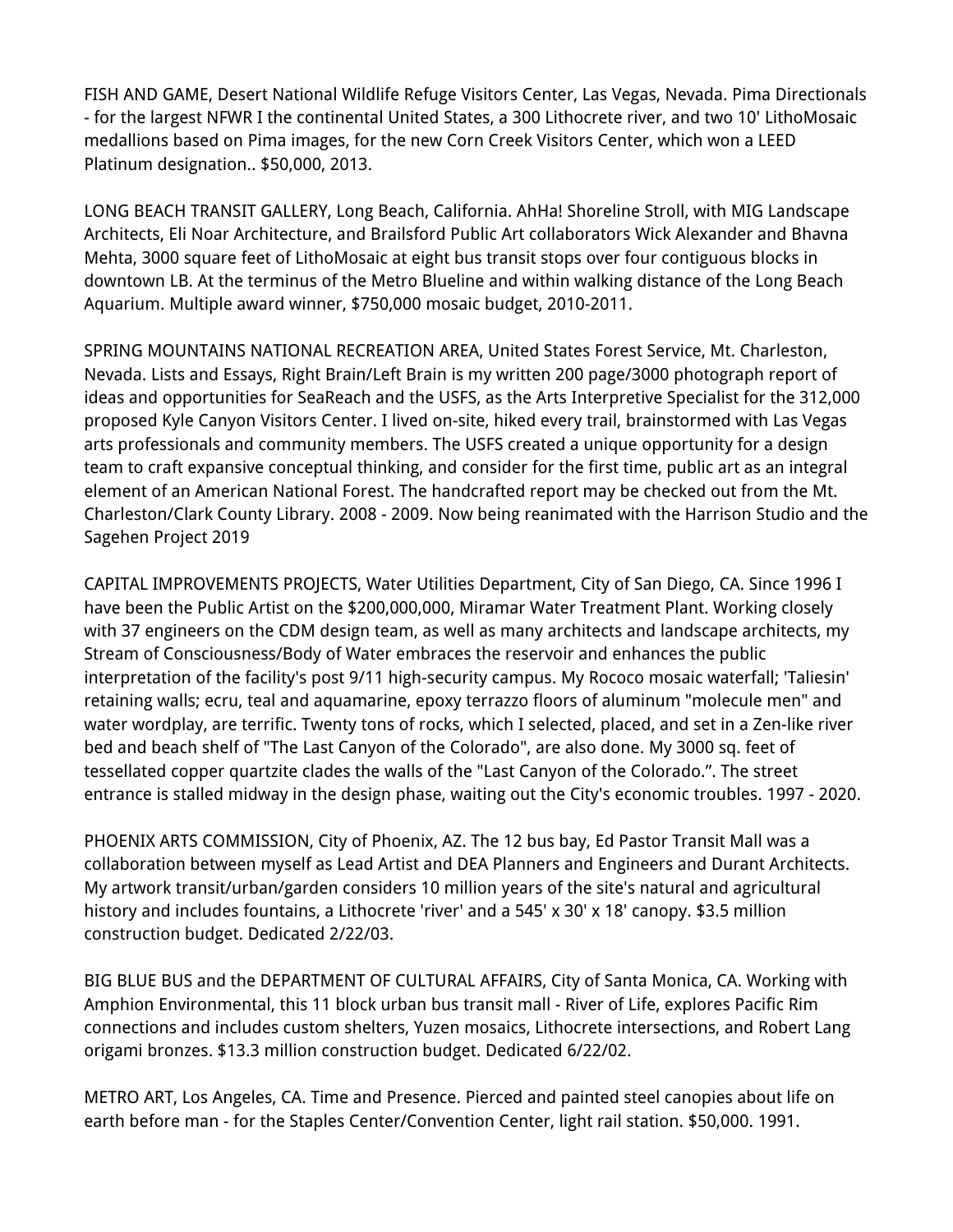# **LITHOMOSAIC**

PATENT, US Patent Office, Washington, D.C. I am the inventor of LithoMosaic, a process for setting mosaics in monolithic concrete pours and production. Collaborating with Lithocrete, Shaw & Sons, and T.B Penick, we are now training and promoting internationally, this new art process, which liberates creativity and budgets for public art, landscape architecture, and architecture. See www.lithomosaics.com ... but the LithoMosaic page on Facebook is even better.

#### **LITHOMOSAIC AWARDS**

CONCRETE DÉCOR MAGAZINE – cover, Viva Las Vegas/World of Concrete issue, 1/2015 Artisan in Concrete, Inventor of LM feature, 3/ 2015

AMERICAN LANDSCAPE ARCHITECTS ASSOCIATION, Nevada, Merit Award, Reunion Trails Park, 2012.

DECORATIVE CONCRETE INSTITUTE, World of Concrete, Las Vegas, Nevada. Award for Houston Metro and Solana Beach, 2013. Honorable Mention for VENICE LithoMosaic. 2011.

CONCRETE PAVEMENT AWARD, Decorative and Durable Design North Island Credit Union LithoMosaic, Honorable Mention (Commercial Category) San Diego, Ca. 2008.

AMERICAN CONCRETE INSTITUTE AWARD, North Island Credit Union LithoMosaic, Hardscape, San Diego, CA 2008. CORNERSTONE EXCELLENCE AWARD North Island Credit Union, North Island Credit Union, LithoMosaic, San Diego, CA 2008.

#### **SELECTED PERSONAL and PROFESSIONAL HONORS**

SAN DIEGO COUNTY, California, Stimulus grant to small businesses. \$5000, 2020 AMERICAN WATERWORKS ASSOCIATION< PARTNERSHIP FOR SAFE WATER PROGRAM, For Miramar Water Treatment Plant Upgrade and Renovation (Stream of Consciousness/Body of Water public artwork) – 2012 Director's Award; and 2013 President's Award – one of only 5 plants so designated in the USA.

AMERICAN SOCIETY OF LANDSCAPE ARCHITECTS, San Diego Chapter, Award of Merit, for. "art, design, and concept." Lemon Grove, Ca, Pioneer Modernism Park.

AMERICAN PUBLIC WORKS ASSOCIATION, San Diego Chapter, Project of the Year for Lemon Grove's Pioneer Modern Park, 2014.

CALIFORNIA CONSTRUCTION ASSOCIATION, Southern California, Public Works category: WINNER - Miramar Water Treatment Facility, City of San Diego, CA. 2008.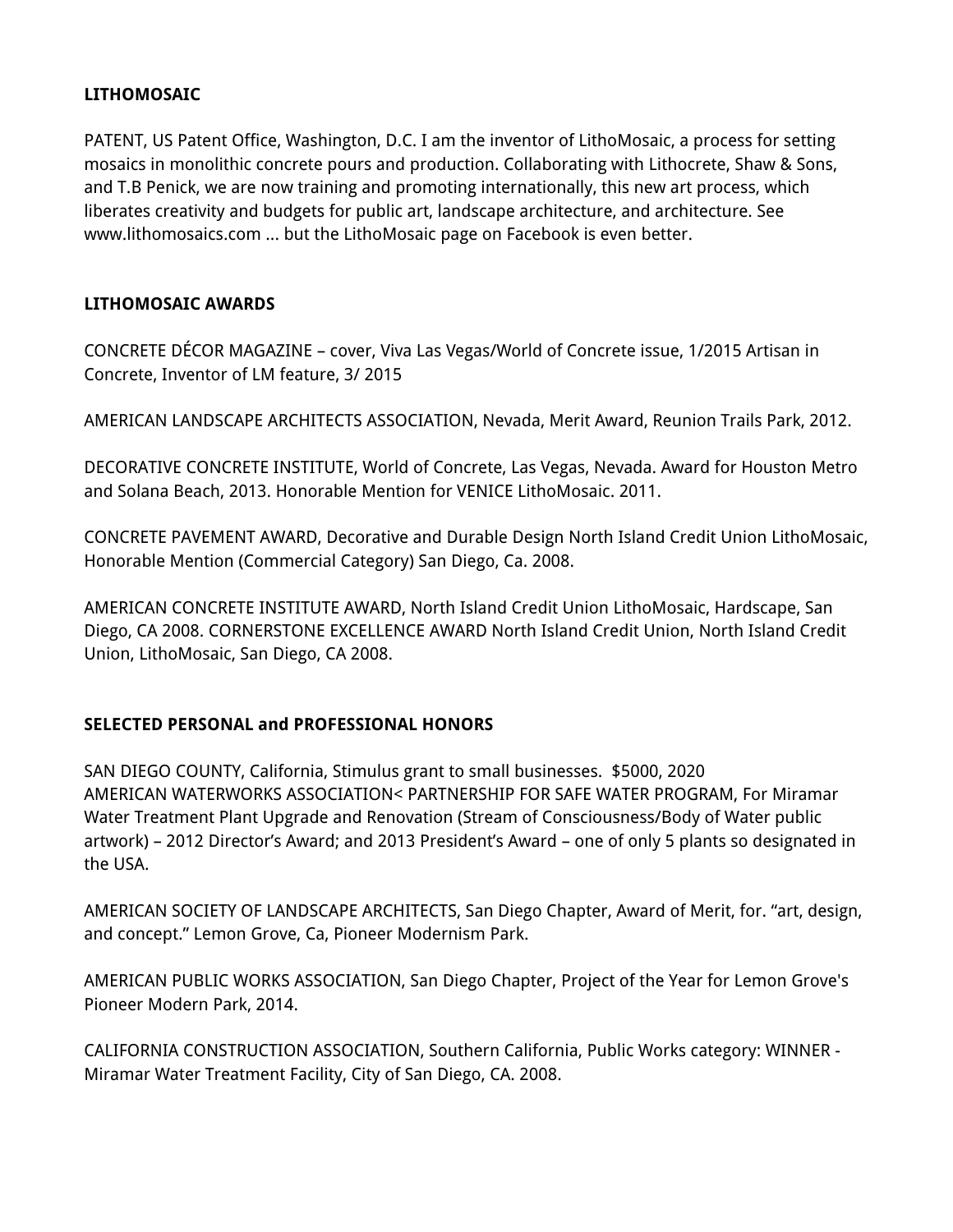WESTERN COUNCIL OF CONSTRUCTION CONSUMERS, "Excellence in Design, Engineering, and Construction " for "River of Life" and the Downtown Transit Mall, Santa Monica, CA. 2003.

SOUTHERN CALIFORNIA, READY-MIX CONCRETE ASSOCIATION, "Cornerstone Award - for excellence in the application of concrete in the Downtown Transit Mall Intersection," for "River of Life," Santa Monica, CA. 2003.

AMERICAN PUBLIC WORKS ASSOCIATION: Southern California "2002 Streets and Transportation Project of the Year," for "River of Life," the Santa Monica Downtown Transit Mall. San Diego County, "1997 Project of the Year under \$2 million, for 'Processional Passage."

AMERICAN SOCIETY OF CIVIL ENGINEERS, "Imperial and San Diego Counties 'Bridge Project of the Year" for the Hollister Street Bridge - "ARCADIA/UTOPIA." 1999.

# **SELECTED PROFESSIONAL EXPERIENCE**

IDLEWILD UNION, Seattle, Washington, Sculptor in charge of 3D fiberglass and glass mosaic sculptures, for major artist. The idea is they will travel to garden shows across the country and lead to large commissions. 2020 -

CORNING MUSEUM OF GLASS, The Studio, Lecture, "Trifecta," January 8, 2019.

SYRACUSE UNIVERSITY, College of Fine Arts, Lecture - Trifecta." February 10, 2019.

SAN DIEGO STATE UNIVERSITY, College of Fine Arts, Lecture – "Ad Lib." February 6, 2018.

UNIVERSITY OF NEW MEXICO, College of Fine Arts, Architecture and Planning and Digital Media. Convocation Speaker, May 12, 2016.

PUBLIC ADDRESS, San Diego, CA. As a founding and board member of the first public art advocacy group in the USA (since 2000), I work with other artists nationally, to create equitable standards for artists and administrators alike. My ongoing contributions include," The 10 Commandments of Public Art", and "Public Art is a Verb." Currently planning a major PA exhibition for the California Center for the Arts, Escondido, CA for 2018. See www.publicaddressart.com. Go to my name, then the COLD CALL Museum as Muse newsletter.

CHRISTO, "The Umbrellas, Joint Project for Japan and the USA," Lebec, CA. Member of Installation Crew 203. 1991.

THE STUART COLLECTION, San Diego, California. Sculptor in charge of lead on Terry Allen's" Talking Trees." also worked on the Niki de St Phalle and Nam June Paik sculptures. !985- 1987.

HARRISON STUDIO, Del Mar, CA. Studio Assistant to Mentors Helen Mayer and Newton Harrison. 1987-1988.